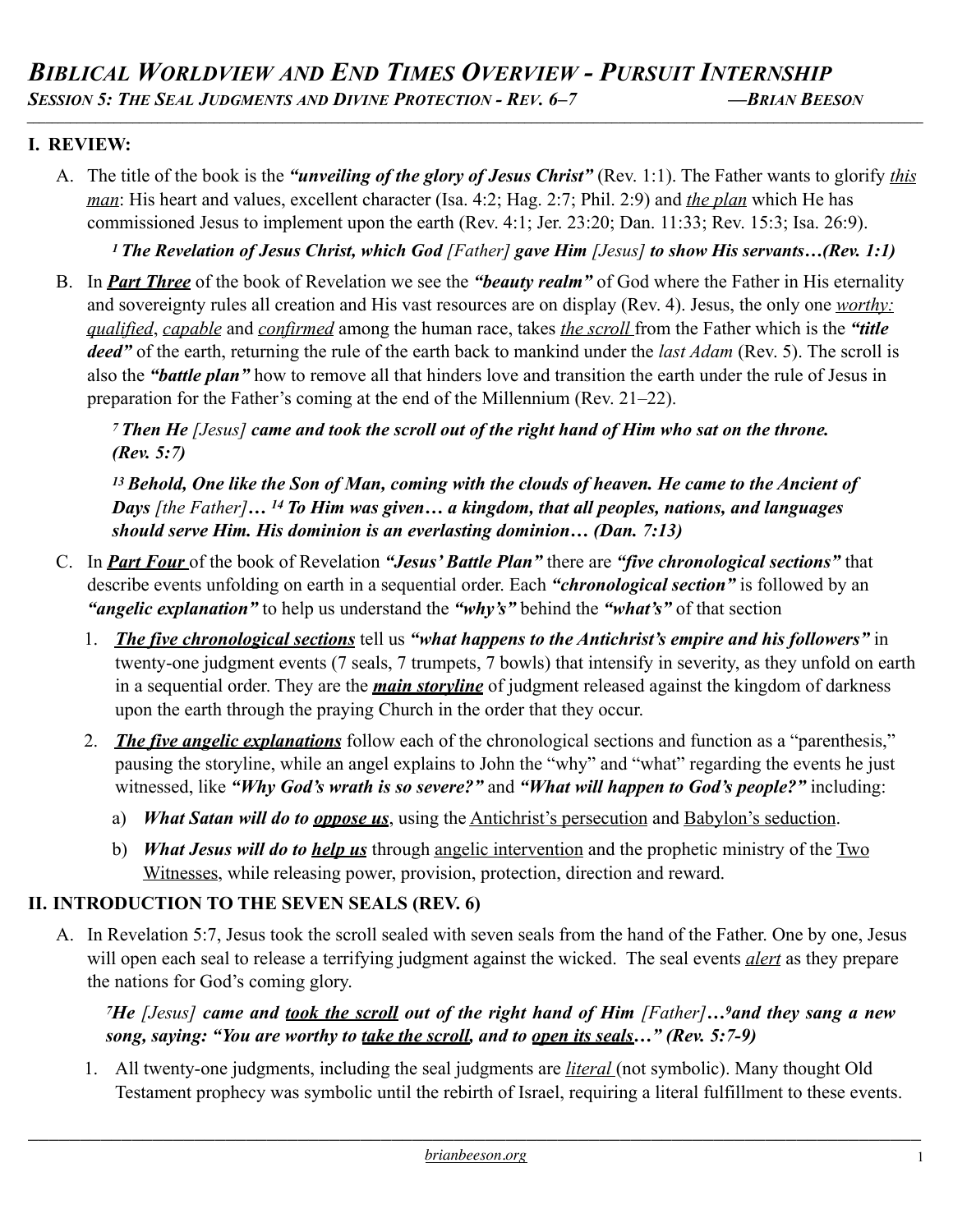- 2. The judgments are *future* (their fulfillment is still in the future). John received this revelation in 90 AD and Jesus told him they involved "things which must take place after this" (Rev. 4:1).
- 3. The judgments events are *progressive* (increasing in intensity). As each one occurs, Jesus increases their intensity to reach the optimum levels of pressure to accomplish His purposes.
- 4. The judgments are *numbered* (released in a sequential order). For the second seal to occur (final world war), the first seal must happen (Antichrist's schemes implemented and peace treaty achieved). Each judgment sets up the situation for the next to occur effectively.
- B. *When is the first seal opened?* The answer provides an interpretive key to the rest of Revelation. We believe Jesus has not yet opened the first seal as the bowls of prayer must be full. The prayer movement is still growing and in many places of the earth in its infant stages.

*8When He [Jesus] had taken the scroll…the twenty-four elders fell down…each having a harp, and golden bowls full of incense, which are the prayers of the saints. (Rev. 5:8)*

C. *Jesus Himself*, the Lamb of God, *releases the seven seals of judgment* (5:5; 6:1, 3, 5, 7, 9, 12; 8:1).

*1I saw when the Lamb [Jesus] opened one of the seals; and I heard one of the four living creatures saying with a voice like thunder, "Come and see." (Rev. 6:1)*

D. *The Church,* including those alive on earth and those in heaven, *partners with Jesus* in releasing each judgment event (Ps. 149:6–9; Mt. 16:18–19; Lk. 18:7–8; Rev. 5:8; 8:3–5; 15:2–8; 22:17), just as He released the ten plagues of Egypt against Pharaoh through the prophetic decrees and prayers of Moses (Ex 7–12).

*<sup>4</sup> And the smoke of the incense, with the prayers of the saints, ascended before God from the angel's hand. 5 Then the angel took the censer, filled it with fire from the altar, and threw it to the earth. And there were noises, thunderings, lightnings, and an earthquake [God's answer to prayers]. (Rev. 8:4–5)*

E. The seal judgments affect everyone on the planet as the Lord shakes the entire earth with zeal for righteousness (Hag. 2:6-9; Heb. 12:25-29). *For the unbelievers*, it will remove all the things they falsely trust in and expose their own mortality, causing them to cry-out for salvation or further hardening their hearts. *For the Church*, they will cause unity, purity and preparedness for the Lord's return and deeper partnership. *For the Kingdom of darkness*, they will initially allow for greater ability to express evil and harm, but soon after will hinder and eventually stop Satan and the Antichrist from achieving their agenda on the earth.

*6"…I will shake heaven and earth, the sea and dry land; 7and I will shake all nations, and they [unbelievers] shall come to the Desire of All Nations [Jesus]…" says the LORD. (Hag 2:6–7)*

- F. *Principle of judgment*: God's end-time judgments will remove all that hinders love. He will use the least severe means to reach the greatest number at the deepest level of love without violating anyone's free will.
- G. God's judgments against the wicked in the first four seals result from *God taking His restraining hand off evil* men (Rom. 13:1–7; 2 Th. 2:6–7), exposing the lawlessness and violence in the human heart that lies beneath the surface (Gen. 6:5; Isa. 1:25; Jer. 17:9; Mal. 3:2-3; Heb. 4:12-13; Rev. 2:23). The Antichrist will act violently against the nations including the harlot Babylon (Rev. 17:16).
	- 1. The first four seals are brought about by the actions of sinful men.
	- 2. The fifth, sixth and seventh seals involve supernatural actions from heaven.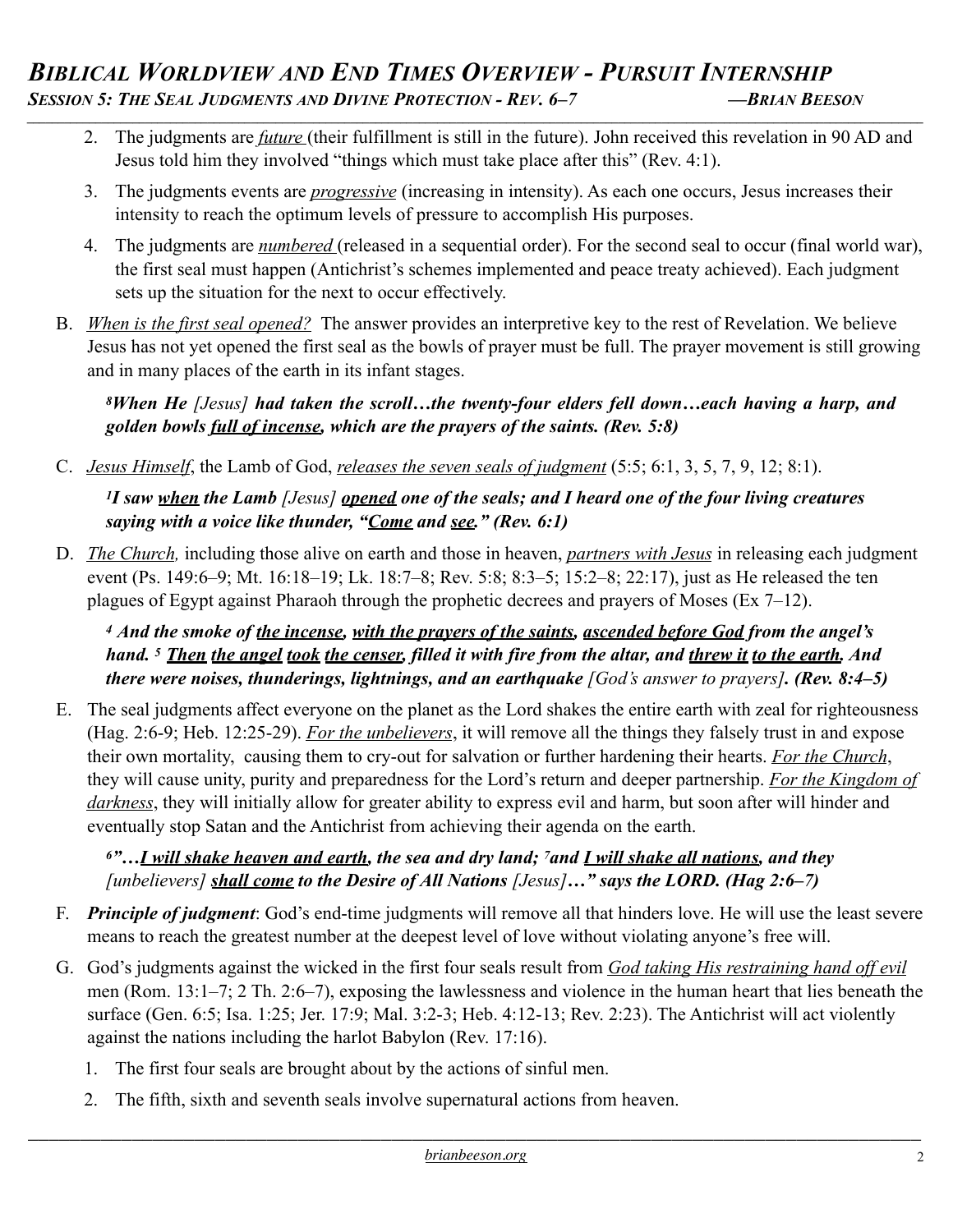*\_\_\_\_\_\_\_\_\_\_\_\_\_\_\_\_\_\_\_\_\_\_\_\_\_\_\_\_\_\_\_\_\_\_\_\_\_\_\_\_\_\_\_\_\_\_\_\_\_\_\_\_\_\_\_\_\_\_\_\_\_\_\_\_\_\_\_\_\_\_\_\_\_\_\_\_\_\_\_\_\_\_\_\_\_\_\_\_\_\_\_\_\_\_\_\_\_\_\_\_\_\_\_\_\_\_\_\_\_\_\_\_\_\_\_\_\_\_\_\_\_\_\_\_\_\_\_\_\_\_\_\_\_\_\_\_\_\_\_\_\_\_\_\_*

## **III. FIRST SEAL: ANTICHRIST'S POLITICAL AGGRESSION (REV. 6:1-2)**

*1I saw when the Lamb opened one of the seals; and I heard one of the four living creatures saying…,"Come and see." 2I looked, and behold, a white horse. He who sat on it had a bow; and a crown was given to him, and he went out conquering and to conquer. (Rev. 6:1–2)*

- A. The opening of the first seal speaks of the Antichrist's political aggression (6:1–2; cf. Dan. 9:26; Ezek. 38:17). Riding a horse and carrying a bow reveal his going forth with war in mind even though it appears peaceful.
- B. *White*: The color white symbolizes righteousness because the Antichrist's reign will appear righteous initially. He will be the counterfeit to Jesus who rides a white horse with truth (Rev. 19:11–16).
- C. *Bow*: The Antichrist's rule will initially be gained by an "*arrowless bow*." This speaks of his bloodless victories or peaceful conquest using deceptive diplomacy. A bow speaks of *striking at a distance*. Since there are no arrows, it is commonly understood as a *threat of war,* without war breaking out yet.
- D. Daniel saw the Antichrist's schemes and "peaceful" seizure of power before war (Dan. 8:23–25; 11:21, 24).

*23 And in the latter time of their kingdom, when the transgressors have reached their fullness, a king [Antichrist] shall arise, having fierce features, who understands sinister schemes. 24 His power shall be mighty, but not by his own power [2 Thes. 2:9; Rev. 13:2]; he shall destroy fearfully, and shall prosper and thrive; he shall destroy the mighty, and also the holy people. 25 Through his cunning he shall cause deceit to prosper under his rule; and he shall exalt himself in his heart. He shall destroy many in their prosperity. He shall even rise against the Prince of princes; but he shall be broken without human means. (Dan. 8:23–25)* 

*<sup>21</sup> … but he [the Antichrist] shall come in peaceably, and seize the kingdom by intrigue….24 He shall enter peaceably, even into the richest places of the province… (Dan. 11:21, 24)* 

- E. *Crown*: the Antichrist wears a crown as a symbol of his political authority (Rev. 13:1–2, 7).
	- 1. The Antichrist *will receive* authority, or permission, to act *from God*. It is Jesus who opens the first seal. He possesses all authority (Mt. 28:18) and in His plan gives the Antichrist a limited sphere to act for 3½ years. The fact that God's battle plan includes releasing the Antichrist on the earth is an offense to the natural mind (Dan. 2:21; Rom. 13:1, 4; Mt. 11:6; 1 Cor. 2:14).

*7And authority was given him [Antichrist] over every…nation. (Rev. 13:7)* 

*18All authority has been given to Me [Jesus] in heaven and on earth. (Mt. 28:18)* 

<span id="page-2-1"></span>*1There is no authority except from God…the authorities that exist are appointed by God…4He is God's minister, an avenger to execute wrath on him who practices evil. (Rom. 13:1, 4)* 

In various times of human history, God has elevated wicked leaders to serve as instruments of his will<sup>[1](#page-2-0)</sup>. By raising up the Antichrist, He will expose the evil in the human heart, judge the harlot Babylon for murdering the saints (Rev. 17:6, 16), mature the Church and create the optimum environment for Israel's salvation.

- 2. The Antichrist will *also get* his authority and rule *from Satan* and *sinful leaders* (13:2).
	- *2…The dragon [Satan] gave him his power, his throne, and great authority. (Rev 13:2)*

<span id="page-2-0"></span>Pontius Pilate (Jn. 19:11); Pharaoh (Ex. 9:16; Rom. 9:17); Nebuchadnezzar (Joel 2:1-11; Jer. 25:9; 27:6; 43:10; Dan. 2:37-38); Cyrus (Dan. [1](#page-2-1) 5:31; Isa. 44:28; 45:1-13); The ten kings (Rev. 17:12-17); The Antichrist (Ezek. 38:16-17; 39:2).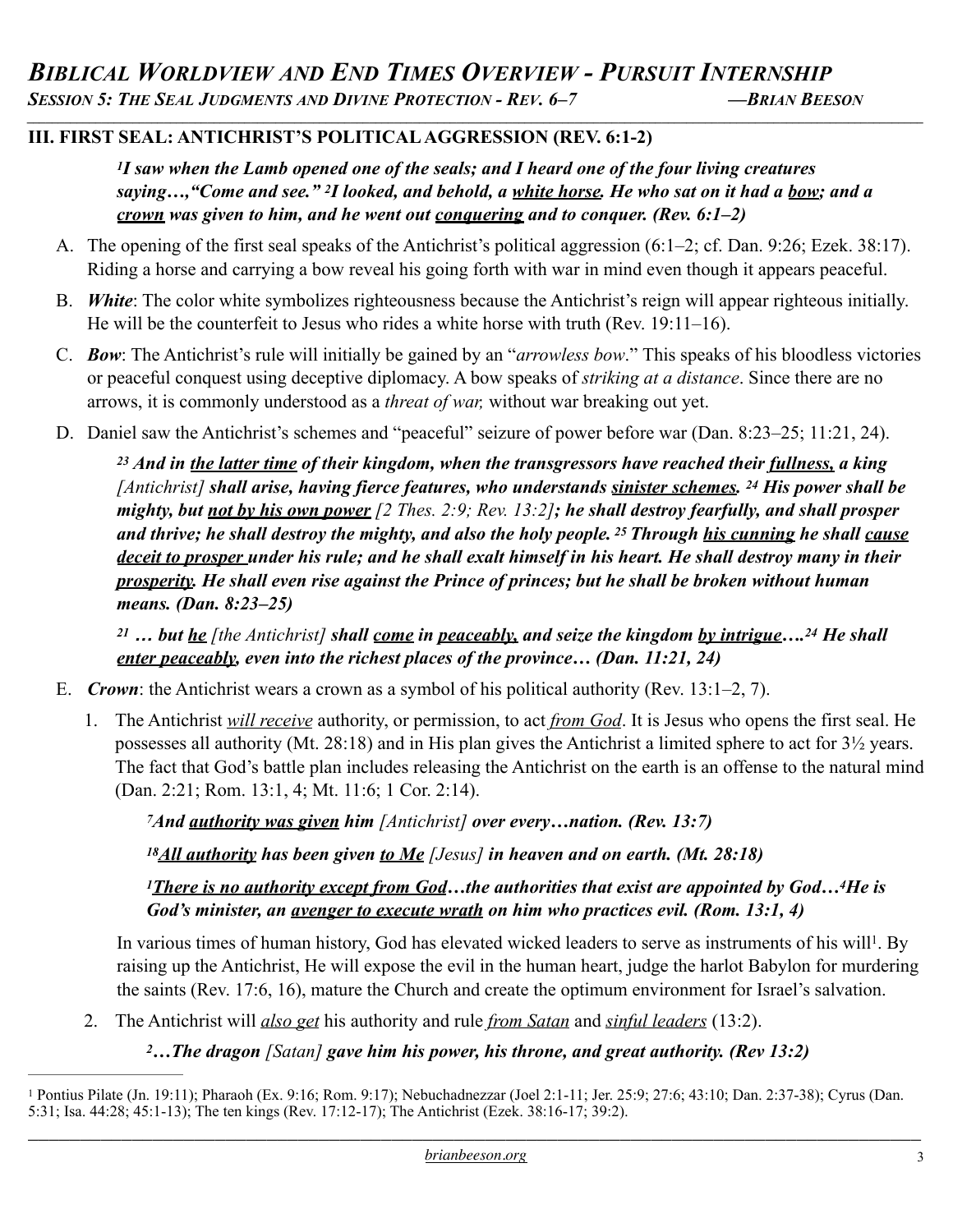*\_\_\_\_\_\_\_\_\_\_\_\_\_\_\_\_\_\_\_\_\_\_\_\_\_\_\_\_\_\_\_\_\_\_\_\_\_\_\_\_\_\_\_\_\_\_\_\_\_\_\_\_\_\_\_\_\_\_\_\_\_\_\_\_\_\_\_\_\_\_\_\_\_\_\_\_\_\_\_\_\_\_\_\_\_\_\_\_\_\_\_\_\_\_\_\_\_\_\_\_\_\_\_\_\_\_\_\_\_\_\_\_\_\_\_\_\_\_\_\_\_\_\_\_\_\_\_\_\_\_\_\_\_\_\_\_\_\_\_\_\_\_\_\_*

### **IV. SECOND SEAL: WORLD WAR (6:3–4)**

A. The opening of the second seal speaks of the release of the final world war (6:3–4).

*3When He opened the second seal, I heard the second living creature saying, "Come and see." 4Another horse, fiery red, went out. It was granted to the one who sat on it to take peace from the earth, and that people should kill one another; and there was given to him a great sword.(Rev. 6:3–4)* 

- B. *Great sword*: This sword speaks of extreme forms of bloodshed coming from war and violence. The Antichrist will start by using an "arrowless bow" (6:2), and then he will use a "great sword." The restraint on evil is further removed, allowing many to do violently on the earth.
- C. *Take peace from the earth:* The time of peace and security will end (1 Thes. 5:3; Zech. 1:11) at the opening of the second seal. God will take peace from the nations made drunk by the great Harlot (17:6, 16).

### *3For when they say, "Peace and safety!" then sudden destruction comes upon them, as labor pains upon a pregnant woman. And they shall not escape. (1 Thes. 5:3)*

- D. Both Jeremiah and Daniel saw the final world war when the second seal was opened and the ungodly nations attacked against each other. (Dan. 11:40–45; Jer. 25:29–33)
- E. After the Antichrist gains the upper hand by controlling many nations and resources through deceitful diplomacy, he will break the covenant and trample down many nations through warfare. (Dan. 7:15–27)
- F. The timing of the breaking of second seal is probably Daniel 9:27 when the Antichrist breaks the covenant.

*27He [Antichrist] shall confirm a covenant [peace treaty] with many for one week [seven years]; But in the middle of the week [seven years] He shall bring an end to sacrifice and offering. And on the wing of abominations shall be one who makes desolate…" (Dan. 9:27)*

### **V. THIRD SEAL: FAMINE AND ECONOMIC CRISIS (6:5–6)**

A. The opening of the third seal speaks of releasing famine and economic crisis (6:5–6). This famine and economic collapse will follow the world war seen in the second seal (6:4).

*5When He opened the third seal, I heard the third living creature say, "Come and see." So I looked, and behold, a black horse, and he who sat on it had a pair of scales in his hand. 6And I heard a voice in the midst of the four living creatures saying, "A quart of wheat for a denarius, and three quarts of barley for a denarius; and do not harm the oil and the wine." (Rev. 6:5-6)* 

- B. *Pair of scales*: This speaks of an economic crisis. The greatest economic pressures and the most severe famine in history are yet to come against the nations who embrace the ways of the Harlot.
- C. *Denarius*: A denarius was equivalent to wages for one day's work.
	- 1. A quart of wheat is the amount that one man would eat for one day on a minimal diet. Today if someone made an annual salary of \$50,000, this would come out to about \$200 for a few handfuls of wheat.
	- 2. The economic crisis will cause one's earning power to be reduced to working all day to afford food for one person for one day. This represents about 10 times less buying power than in the world today.
- D. *Wheat and barley*: Wheat is superior in taste and nutrition to barley. Barley, an inferior grain, will be three times cheaper than the price of wheat.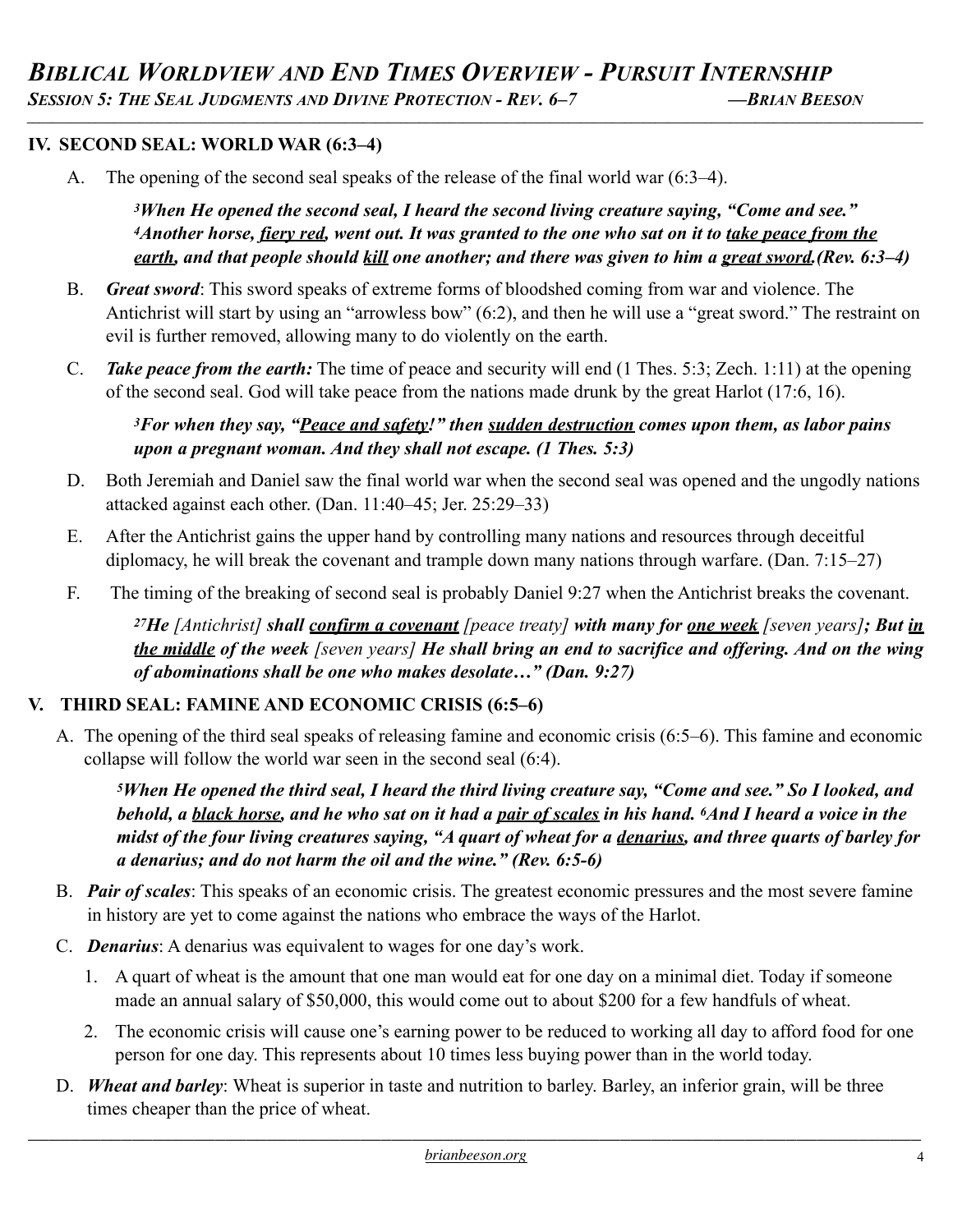- E. *The oil and the wine*: These represent luxuries that the ruling class will continue to enjoy during the economic crisis. The wealthy elite from the Antichrist's regime will continue to prosper during this time (Rev. 18).
- F. The Lord has promised *a supernatural supply of food and water for the Church during the Great Tribulation*  (Micah 7:15). Just as God supernaturally fed Elijah *by ravens* (1 Kgs. 17:2-7), *the hand of angels* (1 Kgs. 19:5-8), and His people *with mana from heaven* (Ex. 16) and *water from the rock* (Ex. 17:5), He will do so again. The Church will do *greater works* than Jesus (John 14:12) *multiplying food* for multitudes beyond *5,000* (Mt. 14:13-21) and *4,000 people* (Mt. 15:32-39) as *ongoing supply* will occur like *the flour and oil* with Elijah (1 Kgs. 17:8-15)) and *the oil* with Elisha (Kgs. 4:1-7) who also *fed 100 men* miraculously (2 Kgs. 4:42–44).
- G. One of the *most convincing signs of supernatural provision* for the Church is *Elijah's testimony of supernatural provision* for a 3 1/2 year famine in ancient Israel. His story serves as *a prophetic picture* of the Church prevailing during the final 3 1/2 of natural human history (Lk. 4:25; Jas. 5:17). Furthermore, the same Elijah will return after being in the Lord's presence 3,000 years. What amazing miracles will He do in these final 3 1/2 years (Mal. 4:5; Mat. 17:11; Rev. 11:3–6; Zech. 4:11–14)?

# **V. FOURTH SEAL: DEATH TO ONE-FOURTH OF THE EARTH'S PEOPLE (6:7–8)**

- A. The opening of the fourth seal speaks of the death of one-fourth of the earth's population (6:7-8). *7When He opened the fourth seal, I heard the voice of the fourth living creature saying, "Come and see." 8So I looked, and behold, a pale horse. And the name of him who sat on it was Death, and Hades followed with him. And power was given to them over a fourth of the earth, to kill with sword, with hunger, with death, and by the beasts of the earth. (Rev. 6:7-8)*
- B. *Pale horse:* This is literally pale green or ashen. It is the color of death or the decay of a corpse.
- C. *Death and Hades:* Death is what happens to the physical body, which goes to the grave. Hades is the prison where the departed spirit of an unbeliever goes before going to the lake of fire after the Millennium (Rev. 20:11–15). Isaiah calls the Antichrist "death" when referring to his covenant (Isa. 28:14–22).
- D. *One-fourth*: John saw one-fourth of the world's population killed by the sword, hunger, death (pestilence), and wild beasts. Some estimate that the population of the earth in 2050 will be 10 billion people. One-fourth of this 10 billion is about 2.5 billion. Thus it is possible that the number of deaths will exceed 2 billion people, which is 50 times greater than the death total seen in World War II (conservatively estimated at 50 million deaths).
- E. *Hunger*: the starvation seen in the third seal will continue to escalate in the fourth seal.
- F. *Death*: The second use of "death" in verse 8 is probably related to martyrdom, pestilence and disease. Fatal diseases will spread across the earth unlike any other time in human history. The saints will continue to be protected at this time (Psalm 91:1–10).
- G. *Wild beasts*: Hungry beasts will come out of the wild to the city looking for food. They will probably be seen roaming in the open seeking to devour people because of great hunger. Some will be demonized. God will give the saints authority over all wild beasts and animals (Ps. 91:13; Lk. 10:19).
- H. These are similar to *"God's four severe judgments"* Israel experienced for not listening to the prophets (Ezek. 5:17; 14:21). The same principle of judgment occurs to those in the Harlot Babylon system that have not listened to the witness of the Church whom they will persecute and martyr while temporarily enjoying false peace and security (Mat. 24:9, 14; Dan. 11:33; 2 Thess. 3:5).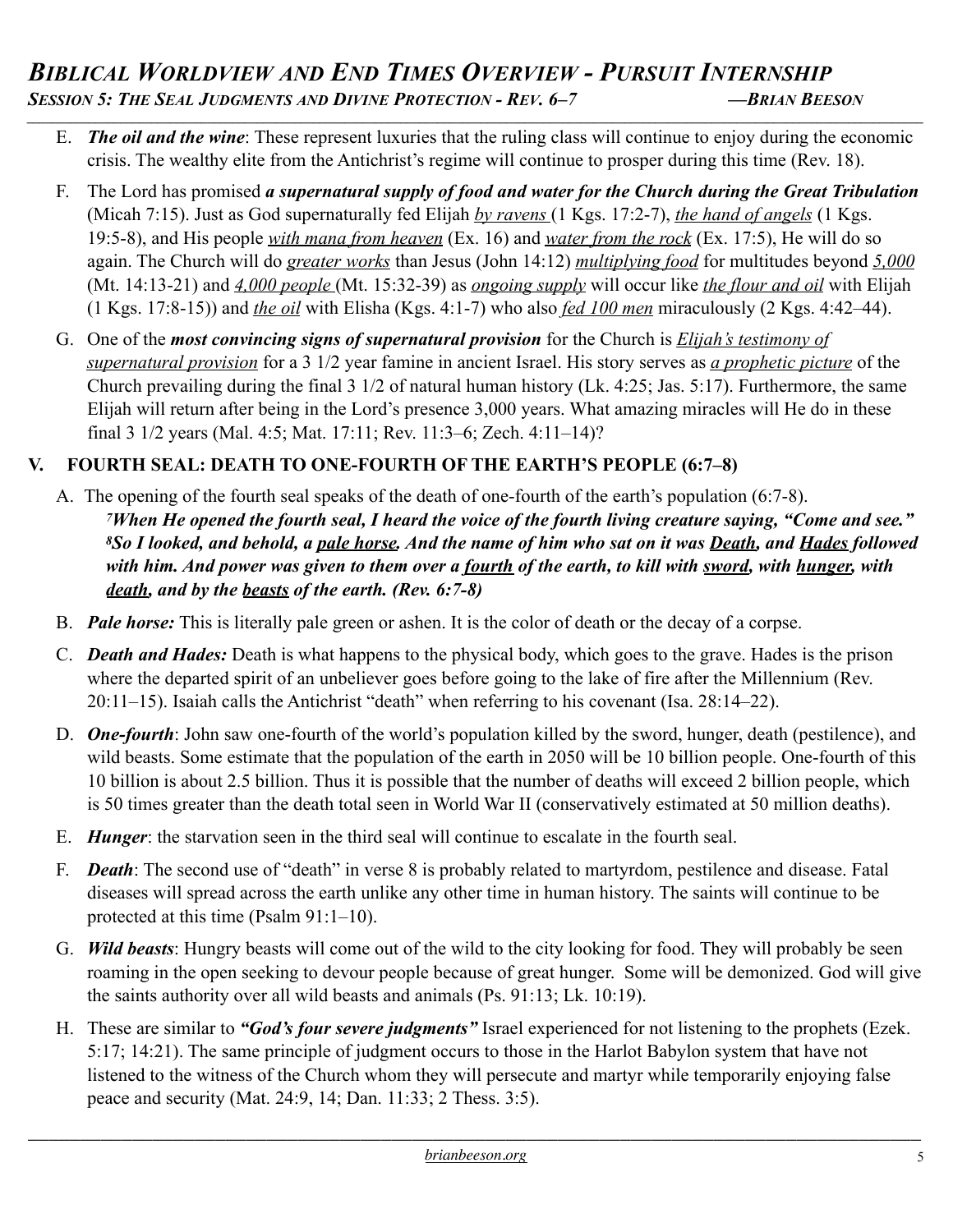# *BIBLICAL WORLDVIEW AND END TIMES OVERVIEW - PURSUIT INTERNSHIP SESSION 5: THE SEAL JUDGMENTS AND DIVINE PROTECTION - REV. 6–7 —BRIAN BEESON*

*21"How much more it shall be when I send My four severe judgments on Jerusalem—the sword and famine and wild beasts and pestilence—to cut off man and beast from it? (Ezek. 14:21)*

*\_\_\_\_\_\_\_\_\_\_\_\_\_\_\_\_\_\_\_\_\_\_\_\_\_\_\_\_\_\_\_\_\_\_\_\_\_\_\_\_\_\_\_\_\_\_\_\_\_\_\_\_\_\_\_\_\_\_\_\_\_\_\_\_\_\_\_\_\_\_\_\_\_\_\_\_\_\_\_\_\_\_\_\_\_\_\_\_\_\_\_\_\_\_\_\_\_\_\_\_\_\_\_\_\_\_\_\_\_\_\_\_\_\_\_\_\_\_\_\_\_\_\_\_\_\_\_\_\_\_\_\_\_\_\_\_\_\_\_\_\_\_\_\_*

## **VI. FIFTH SEAL: PRAYER RELEASING JUDGMENT (6:9–11)**

A. The opening of the fifth seal is related to the power of the prayer movement in heaven that will release great judgment on Antichrist's empire as seen in the trumpet judgments (Rev. 8–9).

*9When He opened the fifth seal, I saw under the altar [altar of incense in heaven] the souls of those who had been slain for the word of God…10And they cried with a loud voice, saying, "How long, O Lord, holy and true, until You judge and avenge our blood on those who dwell on the earth?" 11Then a white robe*  was given to each of them; and it was said to them that they should rest a little while longer, until both the *number of their fellow servants and their brethren, who would be killed [martyred] as they were, was completed. (Rev. 6:9–11)*

- B. The fifth, sixth, and seventh seals involve heavenly activity. The judgment of each seal increases in intensity. The fifth seal is more severe than the four that precede it.
- C. The shedding of the blood of the saints stirs up God's vengeance (Rev. 19:2) and fuels the prayer movement. These martyrs were killed during the Great Tribulation. Many think the fifth seal speaks of judgment against the Church or isn't judgment against the wicked. In fact, this seal is bad for the Antichrist as God will respond to the martyrs' cry for justice, serving as a *main turning point* in the story line in the book of Revelation.

# *2Righteous are His judgments…He avenged on her the blood of His servants… (Rev. 19:2)*

- D. *Vengeance:* The natural human understanding of vengeance is warped. The word "vengeance" in English conjures up several images and feelings untrue to the nature of Jesus, who is always loving, kind and fair, including when exercising the judgments of God (Ps. 19:9; Rev. 16:7; 19:2; 1 John 4:8). **God's vengeance is unlike human vengeance: it is fair, measured, deserved, timely, with no malice or evil intent.** His *vengeance is righteous* and brings about salvation and justice for all (Isa. 59:16–18; 61:2; 10-11; 62:1-2; 63:1, 4–6). *Vengeance*, *salvation* and *justice* speaks of *the same reality* when the Lord returns but from different perspectives. We cannot separate them (Isa. 59:16–18; 61:2; 63:4).
- E. *They cried*: The intensity of the prayer ministry in heaven at this time gives insight into the intensity of the prayer ministry on earth. The Spirit who inspires intercession in heaven will inspire it on earth with unity.
- F. *How long*: The prayer is *a cry for justice*, not personal revenge, on the Antichrist's cruelty, removal of the reprobates who oppress God's people and hate His kingdom, vindication of God's reputation, and deliverance of His people. The phrase indicates God's judgment will seem "delayed," requiring those on earth not to lose faith. "How long…" is the most recorded prayer in Scripture (Zech. 1:12; Ps. 6:3; 13:2; 74:10; 79:5; 80:4; 89:46; 90:13; 94:3; Dan. 8:13; 12:6–13).

# *7"…will not God bring… justice for His elect who cry to Him day and night…8He will bring … justice for them quickly. However, when the Son of Man comes, will He find faith on the earth?"(Lk. 18:7-8; NAS)*

G. *Dwell on earth*: The saints will ask God to avenge their blood on those who are presently alive and *dwell on the earth***.** This is an interpretive key that these ones do not represent all the martyrs in Church History.

# **VII. THE SIXTH SEAL: COSMIC DISTURBANCES (6:12–17)**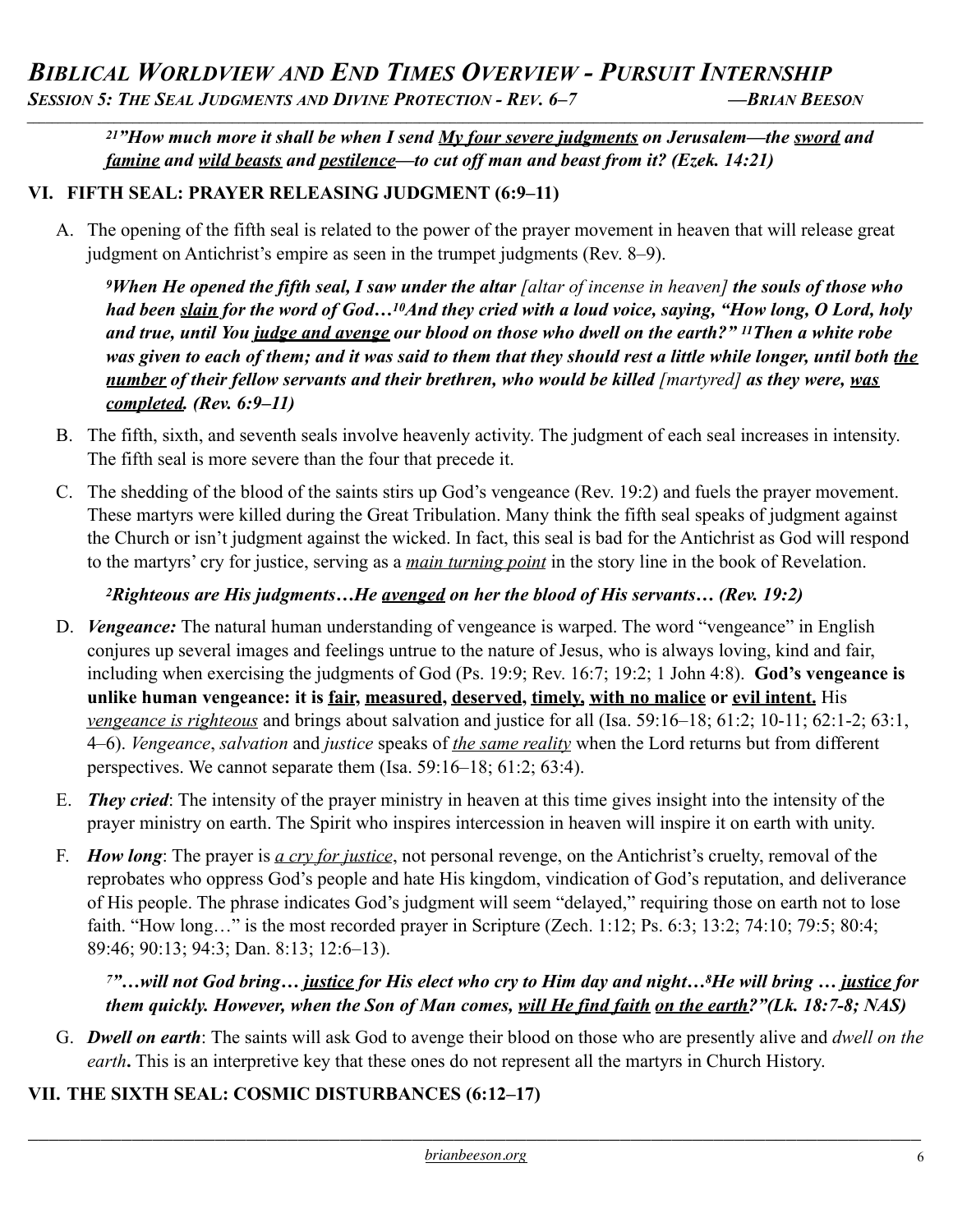A. The opening of the sixth seal will release a great earthquake with signs in the heavens (6:12–17). The prayers of the martyrs in heaven and that on the earth, releasing God's specific answer. It is followed by the release of the trumpet and bowl judgments on the Antichrist's empire (Rev. 8–9; 16).

*12He opened the sixth seal, and behold, there was a great earthquake; and the sun became black as sackcloth of hair, and the moon became like blood. 13And the stars of heaven fell to the earth…14Then the sky receded as a scroll when it is rolled up, and every mountain and island was moved out of its place. 15And the kings of the earth, the great men, the rich men, the commanders, the mighty men, every slave and every free man, hid themselves in the caves and in the rocks of the mountains, 16and said to the mountains and rocks, "Fall on us and hide us from the face of Him who sits on the throne and from the wrath of the Lamb! 17For the great day of His wrath has come, and who is able to stand?" (Rev. 6:12–17)*

- B. *Great earthquake:* There will be a great earthquake or a worldwide geophysical upheaval (Hag. 2:6; Heb. 12:26-28). Every mountain will be moved, rather than destroyed. No one could hide in a mountain if they were all destroyed. Mountains continue to exist in the seventh bowl (Rev. 16:20).
- C. *Sun:* What causes the sun to become darkened? This will be a supernatural sign sent by God (Lk. 21:11), possibly including the natural effects of ash and debris from volcanic eruptions or smoke.
- D. *Stars:* The stars can speak of asteroids and meteor showers hitting the earth. The Greek word for stars used here is *"aster".* An *aster* refers to any shining or flaming mass in the sky, including stars, meteors, asteroids, etc.
- E. *Then the sky receded as a scroll:* A window in heaven is opened in some way as seven classes of people in the earth (Rev. 6:15) encounter both the Father and the Son overwhelming them with His power and wrath. This is not Jesus' second coming which occurs after the 7th trumpet (Rev. 11:15-19), but is a precursor to God removing the separating veil between heaven and earth (Eph. 1:10; Rev. 21–22). This is bad news for the wicked but good news for the saints as heaven is coming to earth!
- F. With the sixth seal the Lord vindicates the martyrs, releases a great outpouring of the Spirit (Hag. 2:6–7) and Great Harvest of souls in the nations (Joel 2:28–32). Both passages are in the context of a great shaking (earthquake), darkening of the sun and falling of stars that the prophets have foretold before the Lord's return (2 Sam. 22:8; Isa. 13:9–13; Joel 3:16; Hag. 2:6, 21, Lk. 21:26; Heb. 12:26).

# **VIII. FIRST ANGELIC EXPLANATION: WHO CAN STAND? (7:1–17)**

- A. The angelic explanations are like parenthetical sections that follow the chronological sections. They answer the tough questions such as *Why are God's judgments so severe?* and *What will happen to the saints?* They describe how God helps the saints and the Antichrist attacks them.
- B. Angelic explanation #1: God's people sealed for protection—physical and spiritual (7:1-17). This angelic explanation answers the question, "Who can stand?" affirming the security of God's people. God answered this cry by revealing that 144,000 Jewish believers will stand in victory (7:1-8) and Gentile martyrs (7:9-17) shall stand strong without wavering in persecution.
- C. John sees a divine sealing on His people that gives them physical and spiritual protection.

*1I saw four angels standing at the four corners of the earth, holding the four winds of the earth, that the wind should not blow on the earth…2I saw another angel ascending from the east, having the seal of the living God. And he cried with a loud voice to the four angels… 3saying, "Do not harm the earth, the sea,*